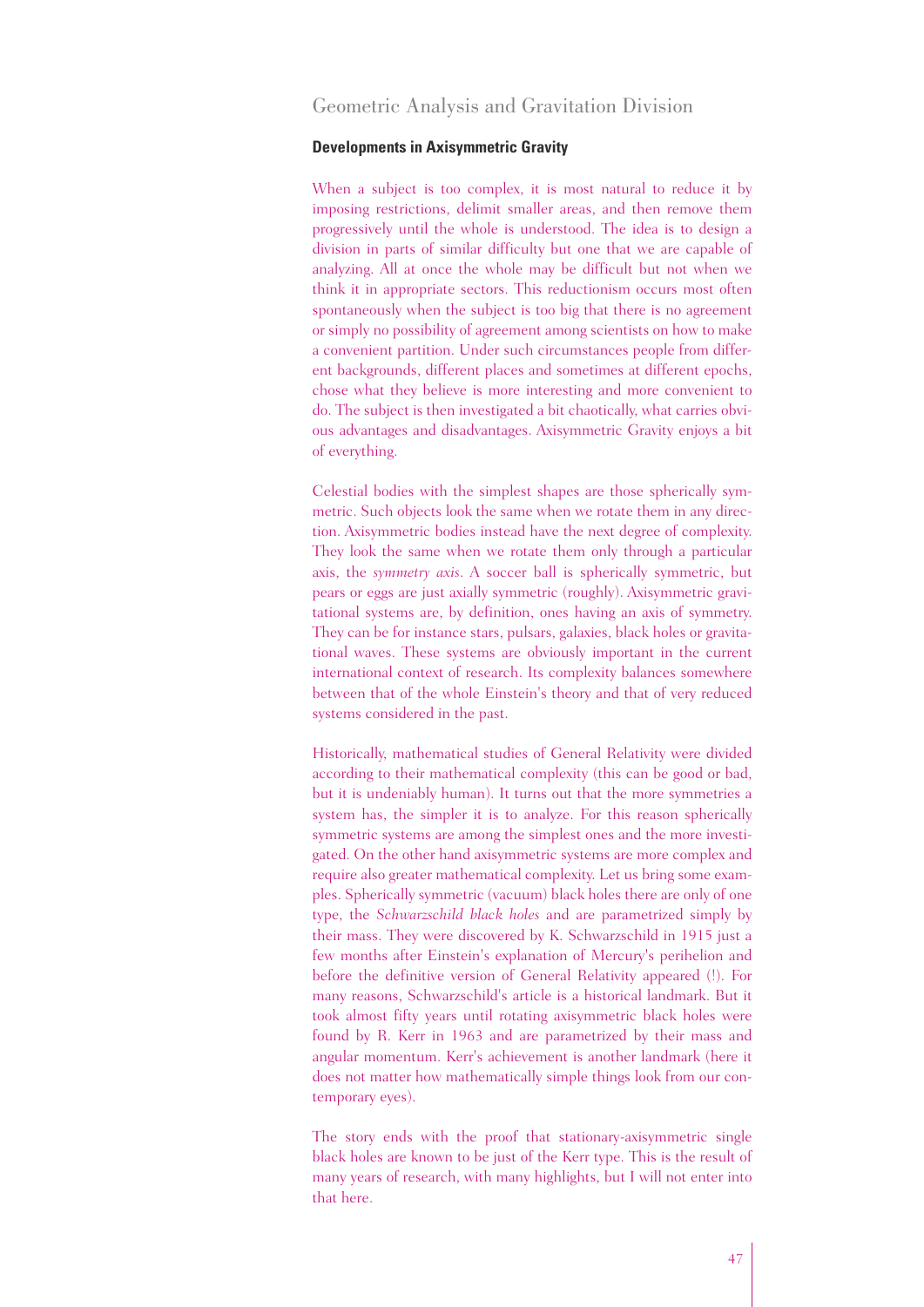But what about two black holes aligned along a symmetry axis (as depicted in Figure 1)? If two aligned black holes were to spin in opposite directions, the net effect of the counter rotation would be a net repulsion. Could then two black holes remain each other apart (but in equilibrium) by the balance between spin repulsion and gravitational attraction? And, what about three or more holes in equilibrium? This is an interesting story in which many people at the AEI played a role. It is also a story that has more to say and this is why we are describing it in this short report.



Fig.1: Representation of two aligned rotating black holes of areas  $A_1$  and  $A_2$  and angular momentums  $J_1$  and  $J_2$ .

What Gernot Neugebauer (F. Schiller University - Jena) and Jörg Hennig (Otago University - New Zealand; formerly at the AEI) had found was that such configuration in fact cannot exist (see [2] and references therein). The key ingredient was the remarkable inequality  $A \geq 8\pi$ |J| between the area *A* and the angular momentum |J| of black holes. The inequality roughly says that the more black holes rotate the bigger they are. What Neugebauer and Hennig showed was that, if two aligned black-holes exist in equilibrium, then the inequality  $A \geq 8\pi$ ]] cannot hold simultaneously at both holes. They concluded then, a posteriori, that the assumed configuration is impossible. The inequality  $A \geq 8\pi$ |J| was first proved by Hennig, Ansorg and Cederbaum (all formerly at AEI) for stationary black-holes. What is remarkable is that it is also an inequality valid for dynamical (i.e. non-stationary) axisymmetric black holes as shown by S. Dain and the author [1]. As important, the method of proof in [1] allowed a variety of other achievements. First, it was extended to higher dimensions (by Hollands), extended to include charge (by Gabach, Jaramillo & Reiris), and to include a dilaton field (by Yazadjiev). Finally, in a joint work (to appear) between the author and Eugenia Gabach (formerly at the AEI) it allowed a complete description of the whole geometry of dynamical black holes, namely it allowed a detailed and accurate account of the shapes that black holes can enjoy.

Many avenues of research are open for the time to come. First, it is still open the question whether more than two black holes could stay in axisymmetric equilibrium. Or, what about non-aligned black holes?

#### **References**

- [1] S. Dain and M. Reiris, Area-Angular momentum inequality for axisymmetric black-holes. Phys. Rev. Lett. **107**:051101 (2011).
- [2] G. Neugebauer and J. Hennig, Stationary two black-hole configurations: a non existence proof. J. Geom. Phys., **62**:613-630, 2012.